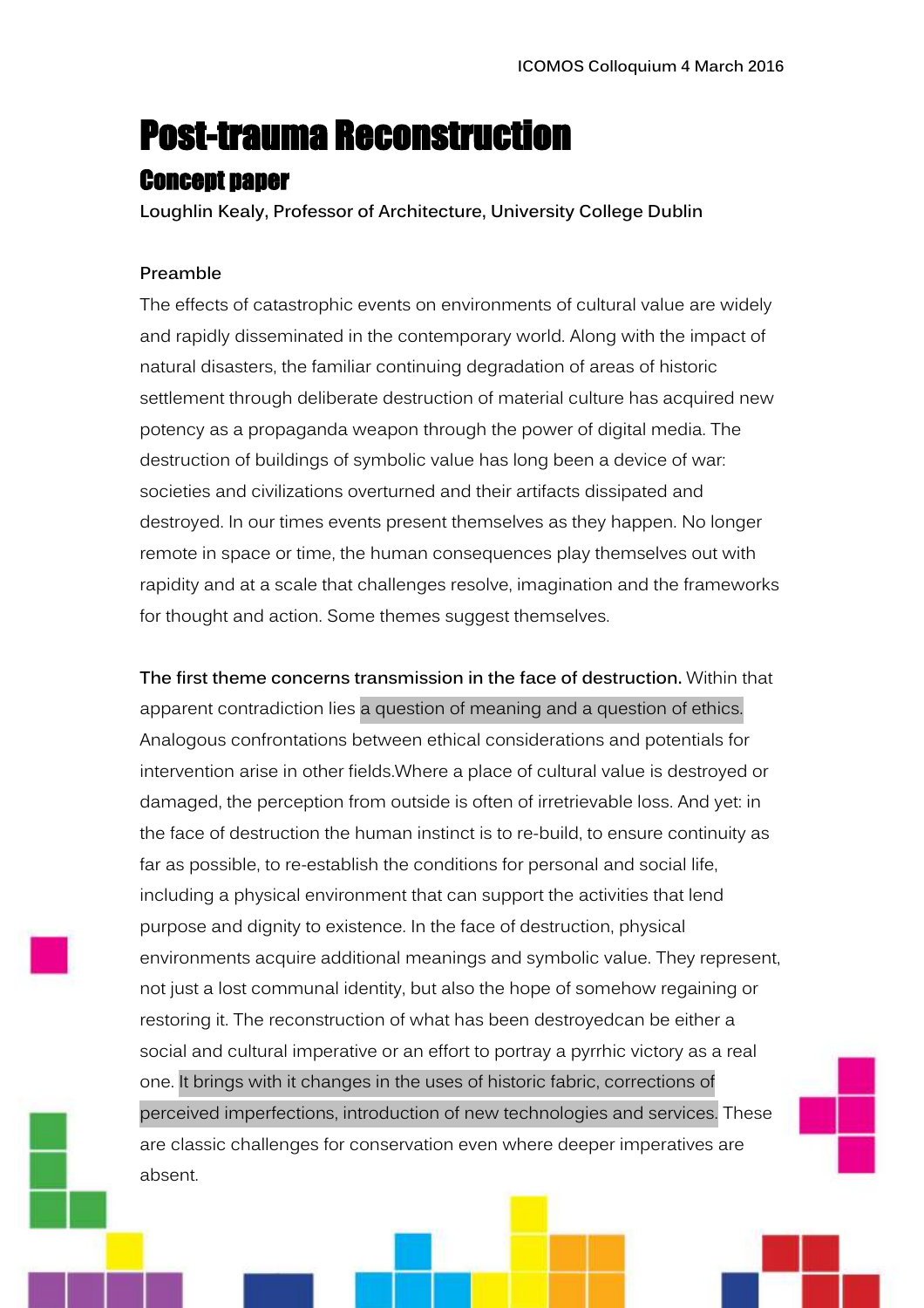In our contemporary circumstances conservators (and by extension the organizations related to their purposes) face the deeper imperative and a consequent question: whether erasing the scars of war is the forgery of the historic record, whether the transmission of heritage can find itself on the side of new life, whether it can balance action based on inherited value with action that supports a different state of being. The degraded sites will endure in some way. To embrace that fact will raise issues of design and interpretation as well as conservation, if theme park and pastiche and forgeries are to be avoided.

## **The second theme derives from the first and concerns intellectual tools**

If the question is a legitimate one, it suggests a fresh appraisal of the tools at our disposal and a creation of new ones. On a number of well-documented instances, ICOMOS has reported on the reconstruction of sites destroyed by war. These reports have informed the debate on the question of reconstruction in general, but have their origins in actions that addressed the impact of traumatic and widespread destruction. Their focus was to establish whether the reconstructed sites met the test of authenticity required for inscription on the World Heritage list. Where inscription followed it was accompanied by the qualification of exceptional circumstances - a phrase whose meaning comes into focus again today. One can anticipate also issues of meaning and representation, where residual oppositions persist.

In those debates, a key factor was the progressive exploration of what constituted authenticity in such circumstances, and the discussion has accommodated a shift from a perspective rooted in the material artifact towards a perspective that also embraces immaterial, spiritual, historical and cultural considerations. One could say that the need to take account of the specificities of the cultural context has allowed an accommodation rather than a resolution, one that has enabled the interweaving of parallel understandings, enabling them to coexist.

Can this precarious accommodation endure as contemporary events provoke action-oriented reflection? Are there implications for key texts and methods of post trauma engagement?

**The next themeconcerns engagement and appropriate operational tools.**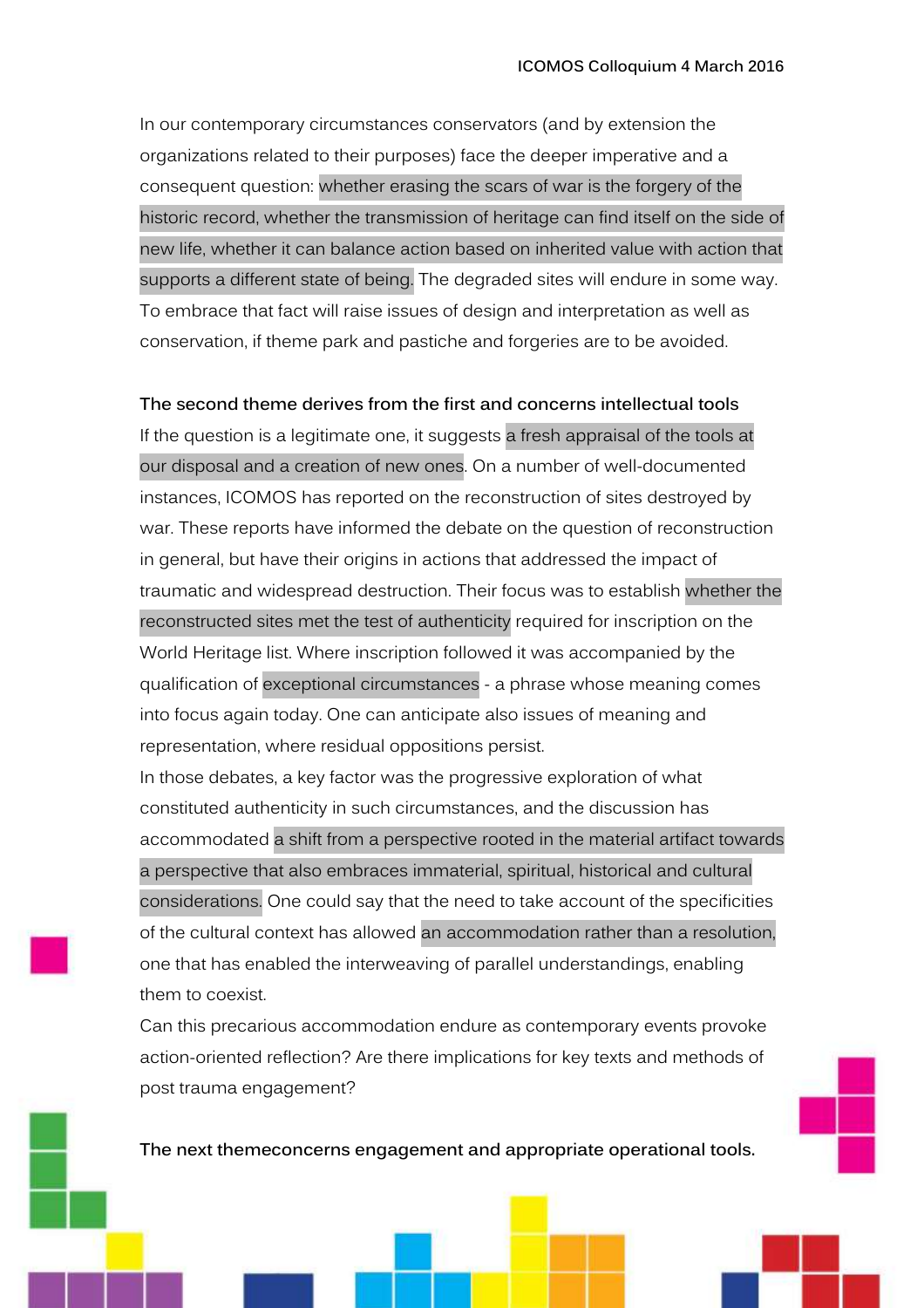Doctrinal texts relating to conservation cite the need to engage local communities in the process as it unfolds. The primary tenet has been that the fundamental responsibility for care and transmission lies with the culture that has created/inherited the artifacts in question. One notes that the Nara +20 statement has questioned whether this is valid in all circumstances. In many cases the ability to do so is lacking, and not just in cases of trauma; *inter alia*the "state parties" may have limited capacity/authority, communities may be displaced and replaced by populations without specific cultural links to the place. In the globalized world the wider international community may assert a primary interest. Methods and established processes of intervention to salvage and transmit cultural inheritance come into focus.

In the aftermath of conflict, relationships will remain fluid, with implications for intervention strategies. This kind of situation is familiar to a range of other intervention agencies, and dialogue with them would be helpful.

ICOMOS as an organization devoted to the transmission of cultural inheritance as a global concern, may need to addresses how its mission can be advanced in the specific circumstances in question.Early engagement, while problematic, will enable the organization to participate in shaping the problem formulation perhaps as has been suggested, through the development of criteria to establish the validity of certain reconstructions. It will help clarify the potential scope for action, where to act and how, and to engage in dialogue regarding choices that will be made.

We can refer to the 2001 UN General Declaration on Cities, with its reference to "a special moment" in human history, where the references are to human disasters, conflicts and the refugee phenomenon, and the need for contemporary action, and to the recent proceedings of the Nara + 20 process.

### **What might a meeting do?**

The themes outlined are inter-related. They are broad, and may seem to present a somewhat "outside the box" perspective. If as a whole they comprise a thematic framework, then they need further discussion with ICOMOS to focus ideas further and to identify contributors who can distil experiences and open up discussion.

Suggested structure of the March meeting: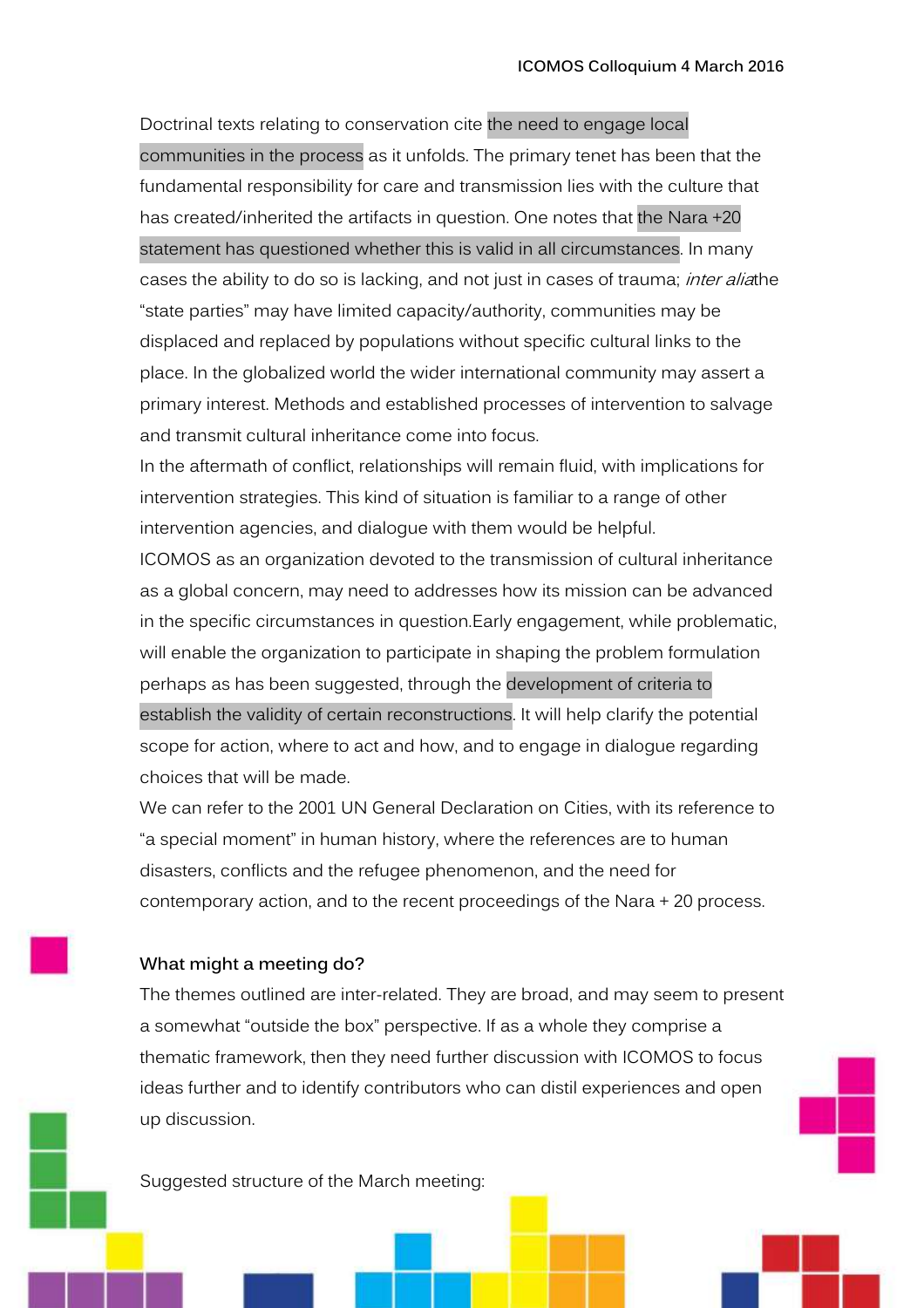- 09.00 Registration, welcome, introductory remarks, etc
- 10.00 Presentations:

• post trauma reconstruction: impacts on the understanding of authenticity; reflections on post trauma reconstruction actions; • articulation of material/immaterial values in degraded sites; material expression of cultural identities; hybridization • meeting the future: intervention and choice; institutional and "on the ground" experiences in post trauma intervention; articulation of strategies; potential alliances and actors

- 12.30 Lunch break
- 14.00 Discussion groups/ chairs/rapporteurs
- 16.00 Colloquium: rapporteurs
- 17.00 Concluding summation: next steps

The structure of the event is intended to allow for open yet focused discussion and an opportunity for reflection on contemporary experiences that have worldwide resonance. It can also be seen as a preparatory event for the ICOMOS scientific symposium in October 2016.

### **Some thoughts regarding outcomes**

1. The immediate short-term outcome will be a report on the seminar, comprising the presentations, summary of discussions and a conclusion setting out the next steps.

2. An appropriate longer-term outcome would be the articulation of principles regarding the transmission of values and valorization of sites degraded by catastrophic events within the larger context of reconstruction.

3. A programme geared towards this longer-term outcome might include establishing either a single international working party or a small number of regional working parties, coordinated perhaps from the centre in Paris.

4. The process of developing this outcome should also be published in a way that encourages feedback from the international community, and particularly from those places whose circumstances come particularly into focus. The "project" will need careful articulation.

5. In time one can foresee the production of Operational Guidelines for the Management of Post-trauma cultural sites.